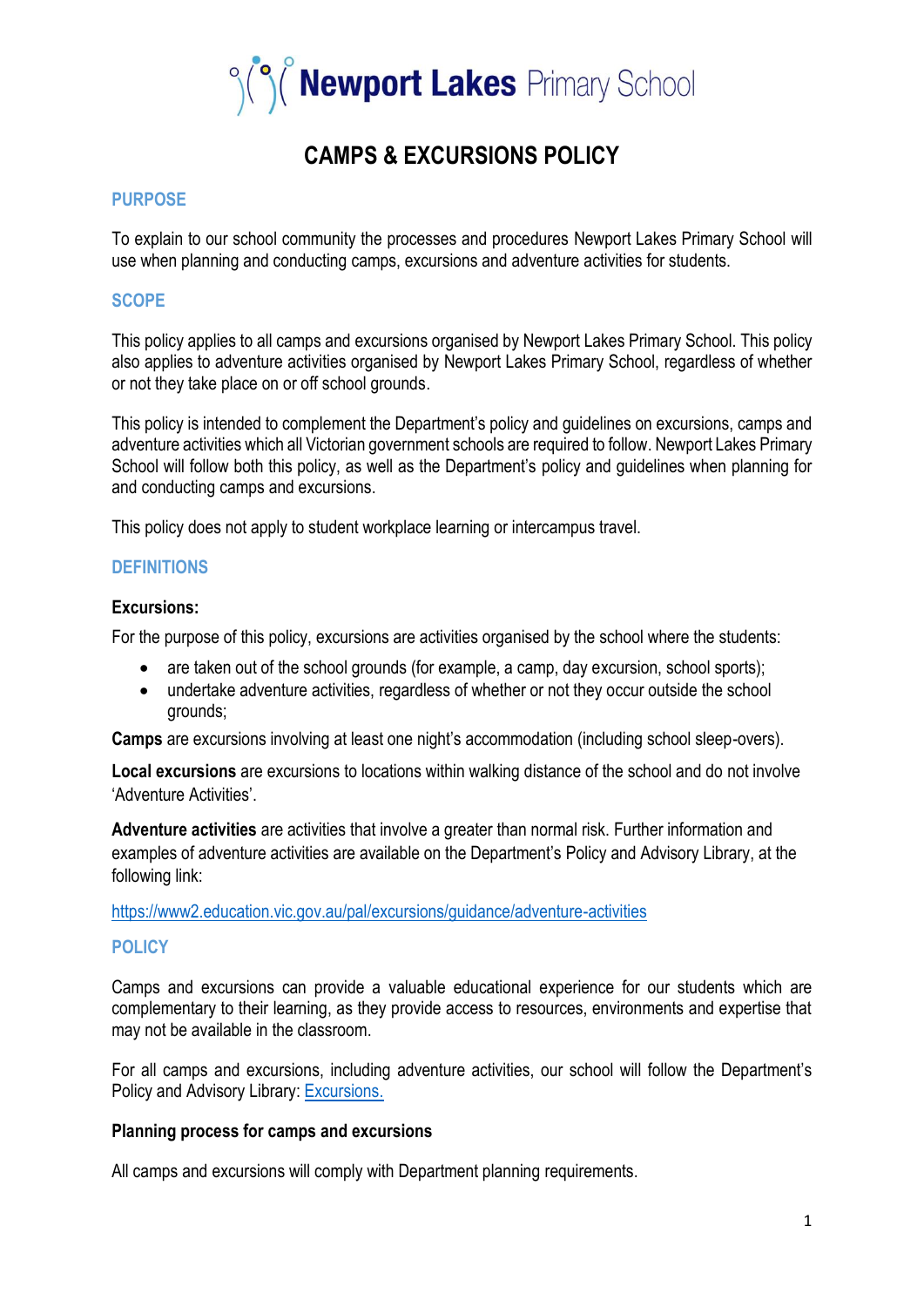

Part of this planning process includes conducting risk assessments, to ensure that reasonable steps are taken to minimise the risks associated with each proposed camp or excursion. Newport Lakes Primary School's risk assessment will include consideration of arrangements for supervision of students and consideration of the risk of bushfire activity in the excursion location. In the event of a Code Red Day being announced, excursions or camp activities in effected locations will be cancelled or rescheduled. Planning will also cover arrangements for cancelling, recalling or altering the camp or excursion for any other reason.

Newport Lakes Primary School is committed to ensuring students with additional needs are provided with an inclusive camps and excursions program and will work with families during the planning stage, as needed, to support all students' attendance and participation in camp and excursion activities.

In cases where a camp or excursion involves a particular class or year level group, the Organising Teacher will ensure that there is an alternative educational program available and appropriate supervision for those students not attending the camp or excursion.

## **Supervision**

Newport Lakes Primary School follows the Department's guidelines in relation to supervision of students during excursions and camps.

All excursion staff (including parent volunteers) will be familiar with supervision requirements and the specific procedures for dealing with emergencies on each camp and excursion.

All school staff will be aware that they retain overall responsibility for the supervision and care of students throughout all camps and excursions (including adventure activities), regardless of whether or not external providers are managing the activity.

# **Parent volunteers**

Parents may be invited to assist with camps and excursions. School staff will notify parents/carers of any costs associated with attending. School staff are in charge of camps and excursions and parent/carer volunteers are expected to follow teachers' instructions. When deciding which parents/carers will attend, the Organising Teacher will take into account: any valuable skills the parents/carers have to offer (e.g. bus licence, first aid etc.) and the special needs of particular students.

#### **Volunteer and external provider checks**

Newport Lakes Primary School requires all parent or carer camp or excursion volunteers and all external providers working directly with our students to have a current Working with Children Check card

#### **Parent/carer consent**

For all camps and excursions, other than local excursions, Newport Lakes Primary School will provide parents/carers with a specific consent form outlining the details of the proposed activity. Newport Lakes Primary School uses Compass to inform parents about camps and excursions and to seek their consent. Parents/carers are encouraged to contact the school to discuss any questions or concerns that they or their child may have with a proposed camp or excursion.

For local excursions, Newport Lakes Primary School will provide parents and carers with an annual Local Excursions consent form at the start of each school year or upon enrolment if students enrol during the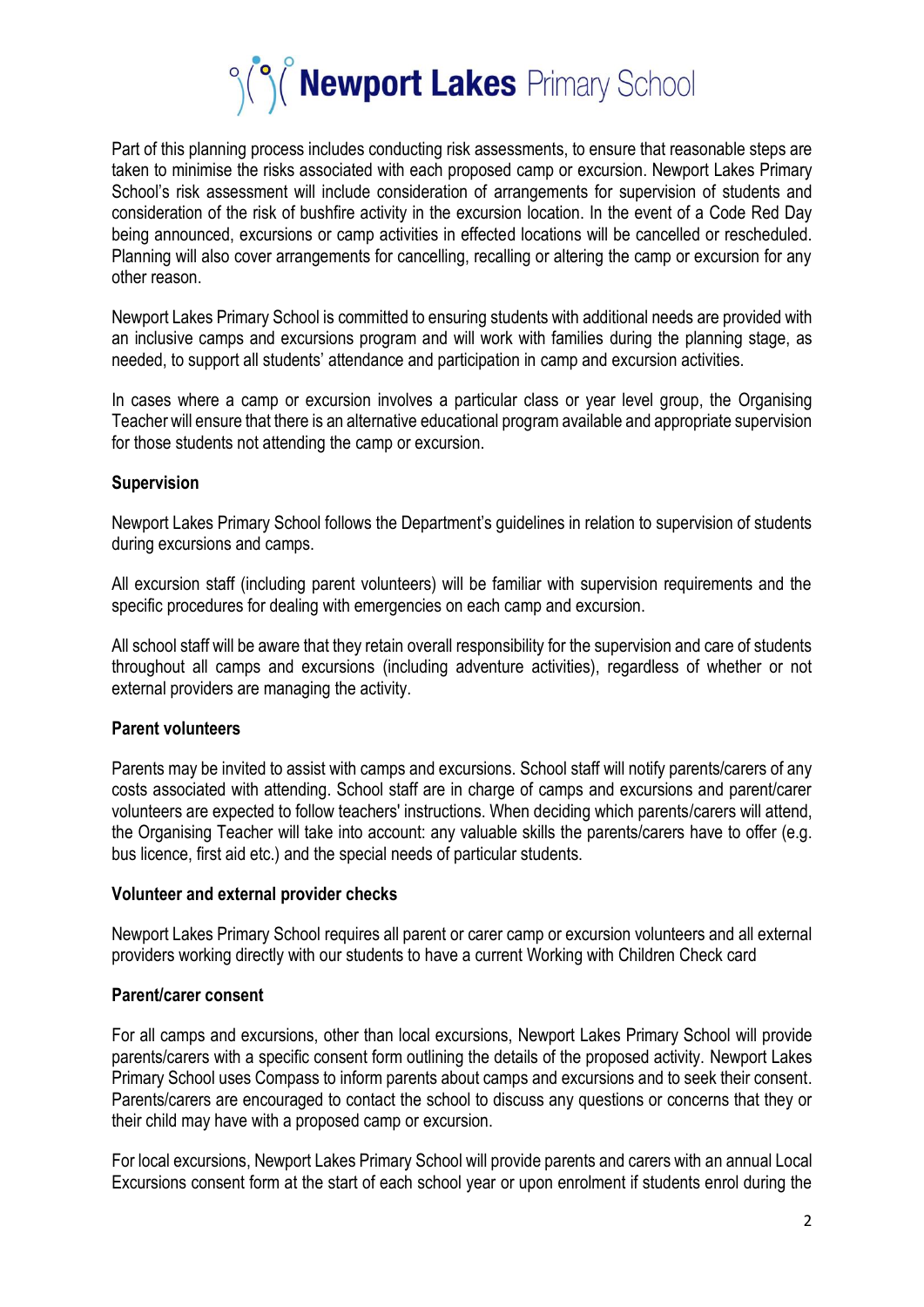

school year. Newport Lakes Primary School will also provide advance notice to parents/carers of an upcoming local excursion through Compass. For local excursions that occur on a recurring basis (for example weekly outings to the local oval for sports lessons), Newport Lakes Primary School will notify parents once only prior to the commencement of the recurring event.

#### **Cost of camps and excursions, refunds and support**

The cost of all camps and excursions are to be paid by parents/carers unless alternative arrangements have been agreed to by the Principal prior to the excursion. All families will be given sufficient time to make payments for all activities. Consent forms will have clearly stated payment amounts and payment finalisation dates.

Students who have not finalised payment by the required date will not be allowed to attend unless the Principal / Assistant Principal determines exceptional circumstances apply.

Newport Lakes Primary School will make all efforts to ensure that students are not excluded for financial reasons. Families experiencing financial difficulty are invited to discuss alternative payment arrangements with the Business Manager/Principal/Class Teacher. The Business Manager/Principal can also discuss family eligibility for the Department's Camps, Sports and Excursions Fund (CSEF), which provides payments for eligible students to attend school activities, including camps and excursions. Applications for the CSEF are open to families holding a valid means-tested concession card or temporary foster parents and are facilitated by the school. Further information about the CSEF and the application form are available a[t Camps, Sports and Excursions Fund.](https://www2.education.vic.gov.au/pal/camps-sports-and-excursions-fund/policy)

If a camp or excursion is cancelled or altered by the school, or a student is no longer able to attend part or all of the camp or excursion, our school will consider requests for partial or full refunds of payments made by parents/carers on a case-by-case basis taking into account the individual circumstances. Generally we will not be able to refund payments made for costs that have already been paid where those funds have already been transferred or committed to a third party and no refund is available to the school. Where possible, we will provide information about refunds to parents/carers at the time of payment.

# **Student health**

Parents and carers need to ensure the school has up-to-date student health information prior to camps and excursions. A member of staff will be appointed with responsibility for the health needs of the students for each camp/excursion. Teachers will administer any medication provided according to our *Medication* policy and the student's signed *Medication Authority Form*. To meet the school's obligations relating to safety, a first aid kit and mobile phone will be taken by teachers on all camps and excursions.

It is the responsibility of parents and carers to ensure their child/children are in good health when attending excursions and camps. If a student becomes ill during a camp and is not able to continue at camp it is the parent/carer's responsibility to collect them and cover any associated costs. If the Principal approves a student joining a camp late, transport to the camp is the parent/carer's responsibility.

#### **Behaviour expectations**

Students participating in camps and excursions are required to cooperate and display appropriate behaviour to ensure the camp or excursion is a safe, positive and educational experience for all students involved.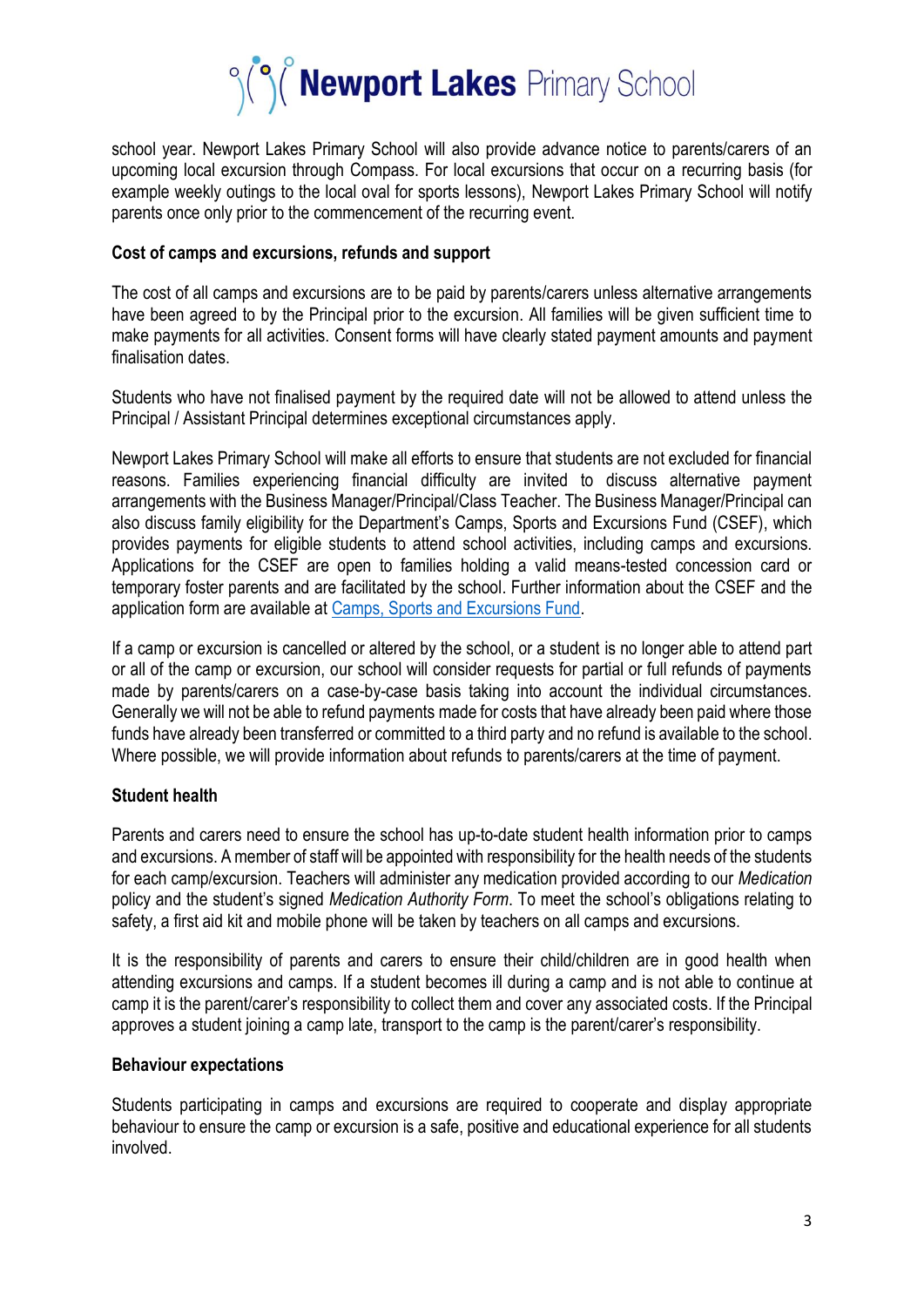

Parents/carers will be notified if their child is in danger of losing the privilege to participate in an excursion or camp due to behaviour that does not meet the standards of behaviour set out in the school's *Student Wellbeing and Engagement* and *Bullying Prevention Policy*. The decision to exclude a student will be made by the Principal or Assistant Principal, in consultation with the Organising Teacher. Both the parent/carer and the student will be informed of this decision prior to the camp or excursion.

If on a camp or excursion the Teacher in Charge considers an individual student's behaviour does not meet required standards, then the Principal or their nominee may determine that a student should return home during the camp or excursion. In these circumstances the parent/carer is responsible for the collection of the student and any costs associated with this.

Disciplinary measures apply to students on camps and excursions consistent with our school's *Student Wellbeing and Engagement Policy* and *Bullying Prevention Policy*.

## **Electronic Devices**

Students will not be permitted to bring electronic devices to camps or excursions except with prior approval from the Principal. The Principal will only approve students bringing electronic devices to a camp or excursion in exceptional circumstances and when it is in the best interests of the student, and may place conditions on its location and use during the camp or excursion.

## **Food**

Students are not permitted to bring their own supply of food items to camps and excursions unless the item is medically indicated and discussed with the Organising Teacher or included as an item on the clothing and equipment list for that camp or excursion.

#### **Accident and Ambulance Cover**

Any costs associated with student injury rest with parents/carers unless the Department is liable in negligence (liability is not automatic).

Unless otherwise indicated, Newport Lakes Primary School and the Department do not provide student accident or ambulance cover. Parents/carers may wish to obtain student accident insurance cover and/or ambulance cover, depending on their health insurance arrangements and any other personal considerations.

# **COMMUNICATION**

This policy will be communicated to our school community in the following way:

- Available publicly on our school's website
- Included in staff handbook/manual
- Discussed at staff briefings/meetings as required

# **FURTHER INFORMATION AND RESOURCES**

This policy should be read in conjunction with the following Department polices and guidelines:

- [Excursions](https://www2.education.vic.gov.au/pal/excursions/policy)
- [Camps, Sports and Excursions Fund](https://www2.education.vic.gov.au/pal/camps-sports-and-excursions-fund/policy)